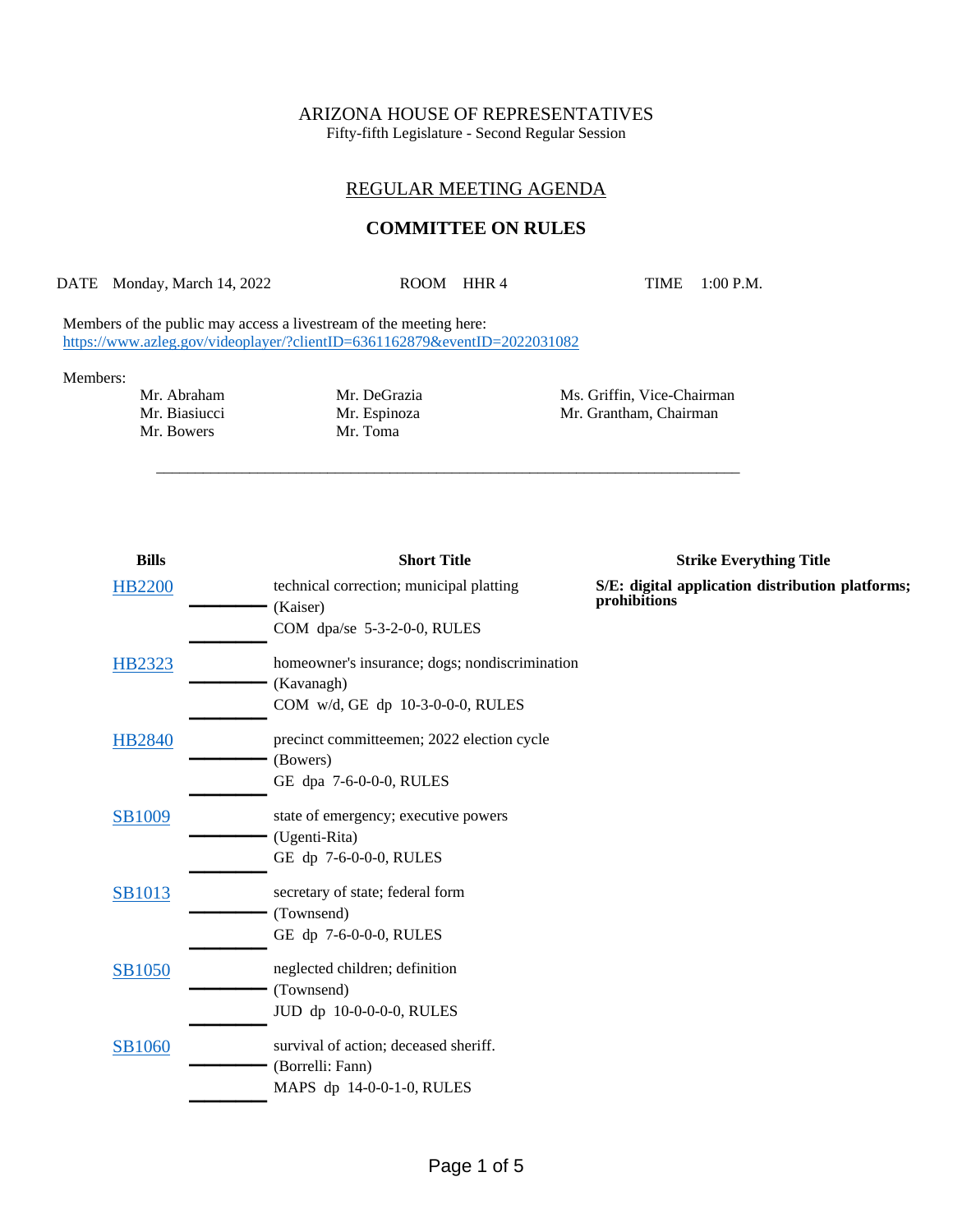| <b>Bills</b>  | <b>Short Title</b>                                                                                                       |
|---------------|--------------------------------------------------------------------------------------------------------------------------|
| <b>SB1061</b> | army scholarship special plates<br>(Leach: Borrelli)                                                                     |
|               | TRANS dp 11-0-0-1-0, RULES                                                                                               |
| <b>SB1064</b> | Hualapai tribe special plates<br>(Borrelli)                                                                              |
|               | TRANS dp 9-1-0-2-0, RULES                                                                                                |
| SB1079        | child placement; procedural time limits<br>(Barto)<br>JUD dp 8-0-0-2-0, RULES                                            |
| <b>SB1081</b> | insurance contracts; oral agreements (now: PSPRS;<br>advisory committee)                                                 |
|               | (Livingston)<br>GE dp 13-0-0-0-0, RULES                                                                                  |
| <b>SB1083</b> | <b>ASRS</b> ; modifications                                                                                              |
|               | (Livingston)<br>GE dp 11-0-0-2-0, RULES held 0-0-0-0-0                                                                   |
| <b>SB1084</b> | public retirement systems; administration<br>(Livingston)                                                                |
|               | GE dpa 13-0-0-0-0, RULES held 0-0-0-0-0                                                                                  |
| <b>SB1118</b> | insurance; fees; consent; limits(now: insurance;<br>fees; consent; medicare supplement)                                  |
|               | (Livingston)<br>COM dpa 10-0-0-0-0, RULES                                                                                |
| <b>SB1136</b> | public works; contracts; payments<br>(Gray: Contreras, Fann, et al)                                                      |
|               | COM dp 9-0-0-1-0, RULES                                                                                                  |
| <b>SB1138</b> | gender transition; prohibitions; public monies(now:<br>irreversible gender reassignment surgery; minors)                 |
|               | (Petersen)<br>JUD dp 6-4-0-0-0, RULES                                                                                    |
| <b>SB1147</b> | Harquahala non-expansion area; groundwater<br>transportation.(now: certified applicators;<br>fingerprinting requirement) |
|               | (Kerr)<br>LARA dp 11-0-0-0-0, RULES                                                                                      |
| SB1164        | abortion; gestational age; limit                                                                                         |
|               | (Barto: Boyer, Gowan, et al)                                                                                             |
|               | JUD dp 6-4-0-0-0, RULES                                                                                                  |
| <b>SB1165</b> | interscholastic; intramural athletics; biological sex                                                                    |
|               | (Barto: Borrelli, Gowan, et al)<br>JUD dp 6-4-0-0-0, RULES                                                               |
| SB1174        | appropriation; Center Street; Jerome                                                                                     |
|               | (Gowan)                                                                                                                  |
|               | TRANS dp 12-0-0-0-0, RULES                                                                                               |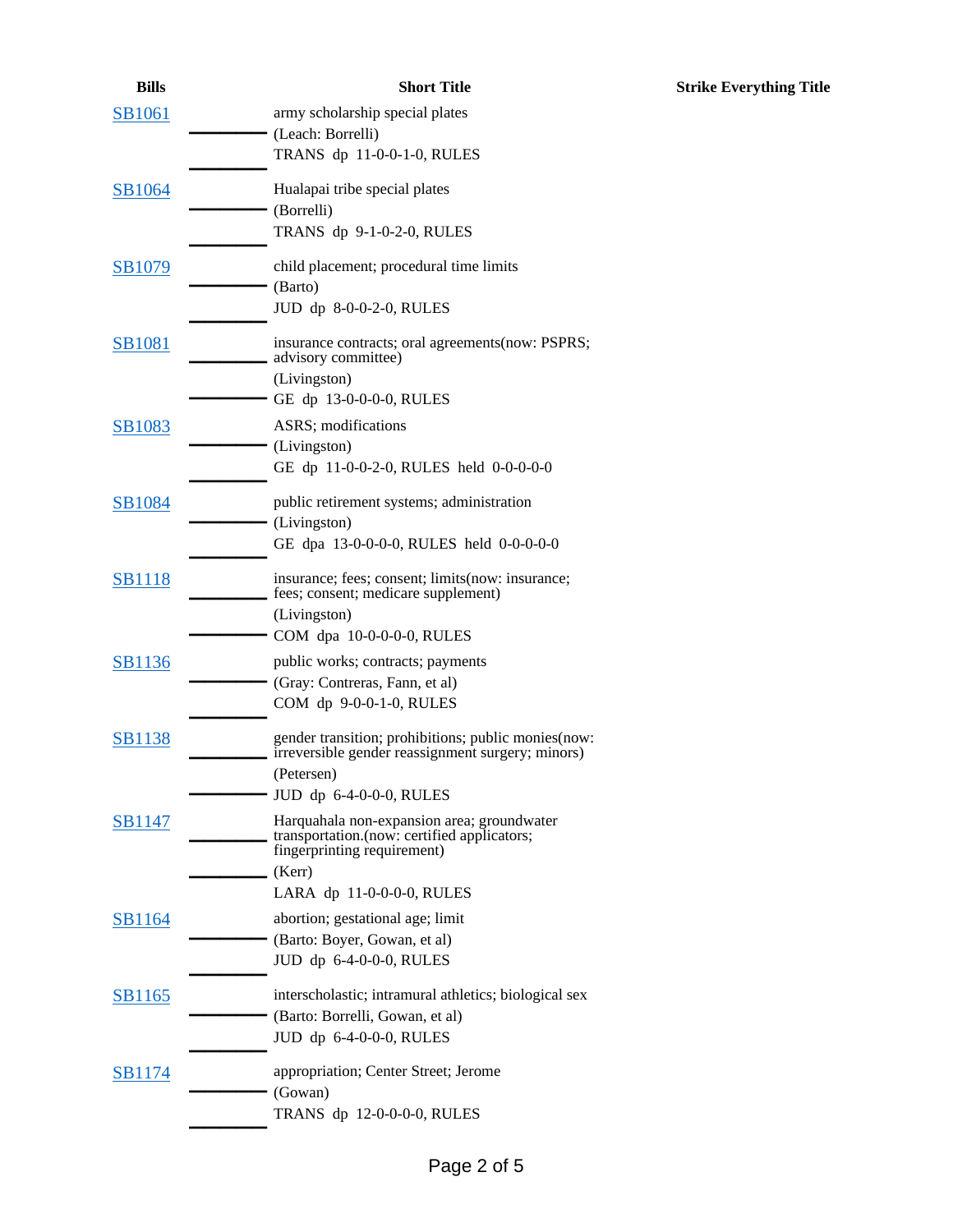| <b>Bills</b>  | <b>Short Title</b>                                        | <b>Strike Everything Title</b> |
|---------------|-----------------------------------------------------------|--------------------------------|
| SB1203        | health care institutions; architectural plans             |                                |
|               | (Pace)                                                    |                                |
|               | HHS dp 8-1-0-0-0, RULES                                   |                                |
| SB1206        | license plate design and color                            |                                |
|               | (Pace: Carroll)                                           |                                |
|               | TRANS dpa 12-0-0-0-0, RULES                               |                                |
| <b>SB1231</b> | independent oversight committee; developmental            |                                |
|               | disabilities                                              |                                |
|               | (Barto)<br>HHS dp 9-0-0-0-0, RULES                        |                                |
|               |                                                           |                                |
| <b>SB1232</b> | pharmacy board; continuation<br>(Barto)                   |                                |
|               | HHS dp 8-1-0-0-0, RULES                                   |                                |
|               |                                                           |                                |
| <b>SB1233</b> | dispensing opticians board; continuation                  |                                |
|               | (Barto)<br>HHS dp 8-1-0-0-0, RULES                        |                                |
|               |                                                           |                                |
| SB1234        | board of nursing; continuation                            |                                |
|               | (Barto)                                                   |                                |
|               | HHS dp 6-2-1-0-0, RULES                                   |                                |
| SB1235        | acupuncture board; continuation                           |                                |
|               | (Barto)                                                   |                                |
|               | HHS dp 8-1-0-0-0, RULES                                   |                                |
| SB1246        | school buses; electrification; contracts                  |                                |
|               | (Boyer)                                                   |                                |
|               | ED dpa 7-3-0-0-0, RULES                                   |                                |
| SB1247        | appropriations; named claimants                           |                                |
|               | (Gowan)                                                   |                                |
|               | APPROP dp 13-0-0-0-0, RULES                               |                                |
| <b>SB1261</b> | ADOA; public buildings                                    |                                |
|               | (Gray)                                                    |                                |
|               | GE dp 13-0-0-0-0, RULES                                   |                                |
| SB1262        | government lending programs; auditor                      |                                |
|               | general(now: credit support programs; lending;<br>report) |                                |
|               | (Livingston)                                              |                                |
|               | GE dp 13-0-0-0-0, RULES                                   |                                |
| SB1264        | internal revenue code; conformity                         |                                |
|               | (Livingston)                                              |                                |
|               | WM dp 8-0-0-2-0, RULES                                    |                                |
| <b>SB1273</b> | two-wheeled motorcycle operation                          |                                |
|               | (Pace: Carroll)                                           |                                |
|               | TRANS dp 11-1-0-0-0, RULES                                |                                |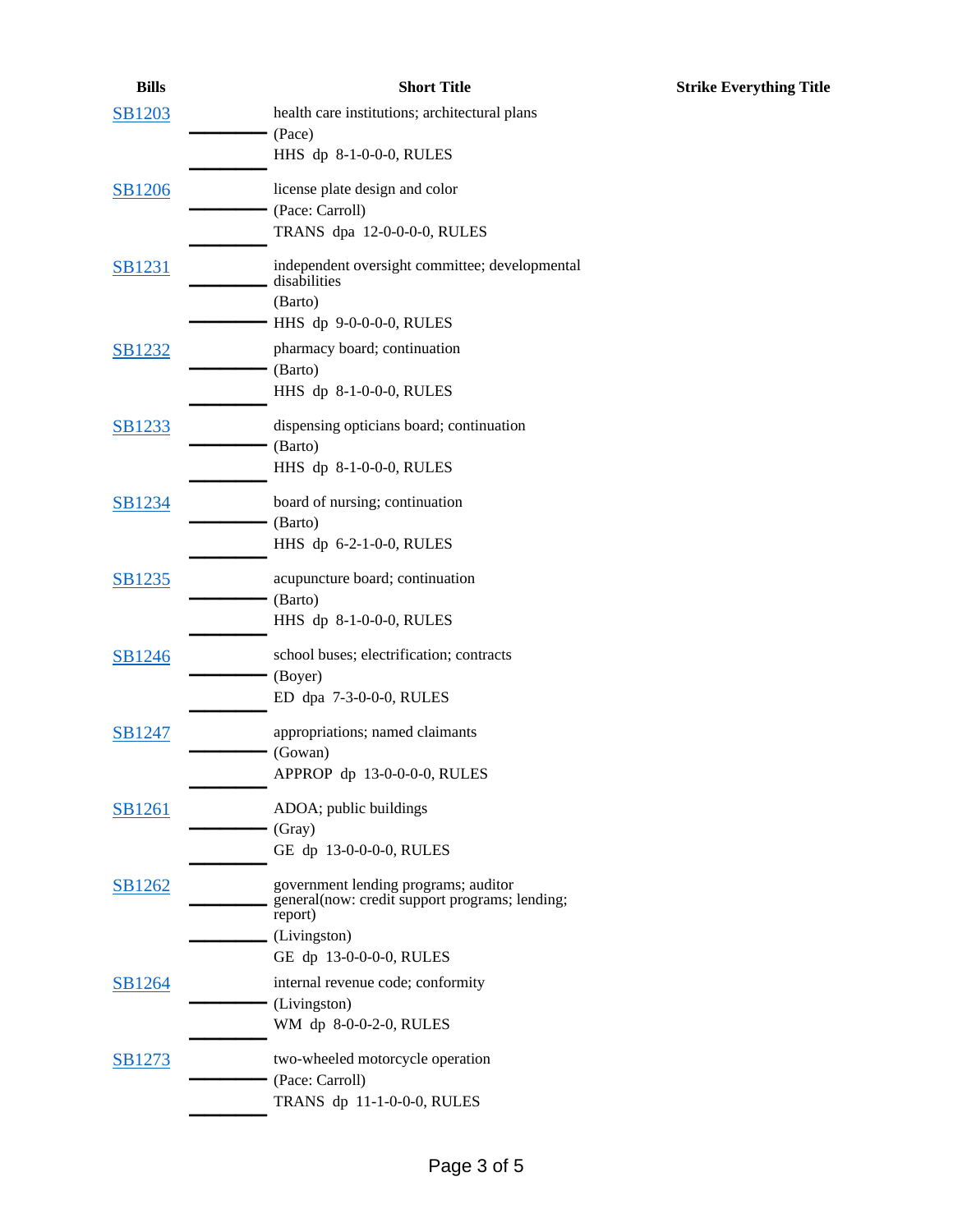| <b>Bills</b>  | <b>Short Title</b>                                       | <b>Strike Everything Title</b>                              |
|---------------|----------------------------------------------------------|-------------------------------------------------------------|
| <b>SB1307</b> | child services; safety assessment model<br>(Barto)       |                                                             |
|               | HHS dp 9-0-0-0-0, RULES                                  |                                                             |
| SB1309        | group home monitoring; complex needs<br>(Barto)          | S/E: temporary licenses; health professionals;<br>extension |
|               | HHS dpa/se 9-0-0-0-0, APPROP w/d, RULES                  |                                                             |
| SB1372        | TPT; exemptions; motor vehicles; nonresidents<br>(Pace)  |                                                             |
|               | WM dp 6-3-0-1-0, RULES                                   |                                                             |
| <b>SB1390</b> | committee and program termination; repeal<br>(Gray)      |                                                             |
|               | GE dp 12-1-0-0-0, RULES                                  |                                                             |
| SB1394        | DIFI; business name; trade name                          |                                                             |
|               | (Livingston)                                             |                                                             |
|               | COM dp 9-0-0-1-0, RULES                                  |                                                             |
| <b>SB1398</b> | appropriation; Warner Street bridge(now: dry             |                                                             |
|               | needling; athletic trainers)                             |                                                             |
|               | (Pace)                                                   |                                                             |
|               | HHS dp 9-0-0-0-0, RULES                                  |                                                             |
| SB1405        | state parks board; volunteers; fingerprinting<br>(Gowan) |                                                             |
|               | LARA dp 11-0-0-0-0, RULES                                |                                                             |
|               |                                                          |                                                             |
| SB1406        | excused military absences; higher education<br>(Gowan)   |                                                             |
|               | ED dp 10-0-0-0-0, RULES                                  |                                                             |
|               |                                                          |                                                             |
| SB1497        | Arizona America250 commission                            |                                                             |
|               | (Leach)<br>GE dp 12-0-0-1-0, RULES                       |                                                             |
|               |                                                          |                                                             |
| SB1565        | supreme court; attorney licensing                        |                                                             |
|               | (Leach)                                                  |                                                             |
|               | JUD dp 6-4-0-0-0, RULES                                  |                                                             |
| <b>SB1598</b> | information technology; security; office                 |                                                             |
|               | (Shope)                                                  |                                                             |
|               | COM dp 9-0-0-1-0, RULES                                  |                                                             |
| <b>SB1601</b> | board of chiropractic examiners; continuation            |                                                             |
|               | (Barto)                                                  |                                                             |
|               | HHS dp 9-0-0-0-0, RULES                                  |                                                             |
| SB1640        | nursing assistants; minimum age                          |                                                             |
|               | (Pace: Shah)                                             |                                                             |
|               | HHS dp 9-0-0-0-0, RULES                                  |                                                             |